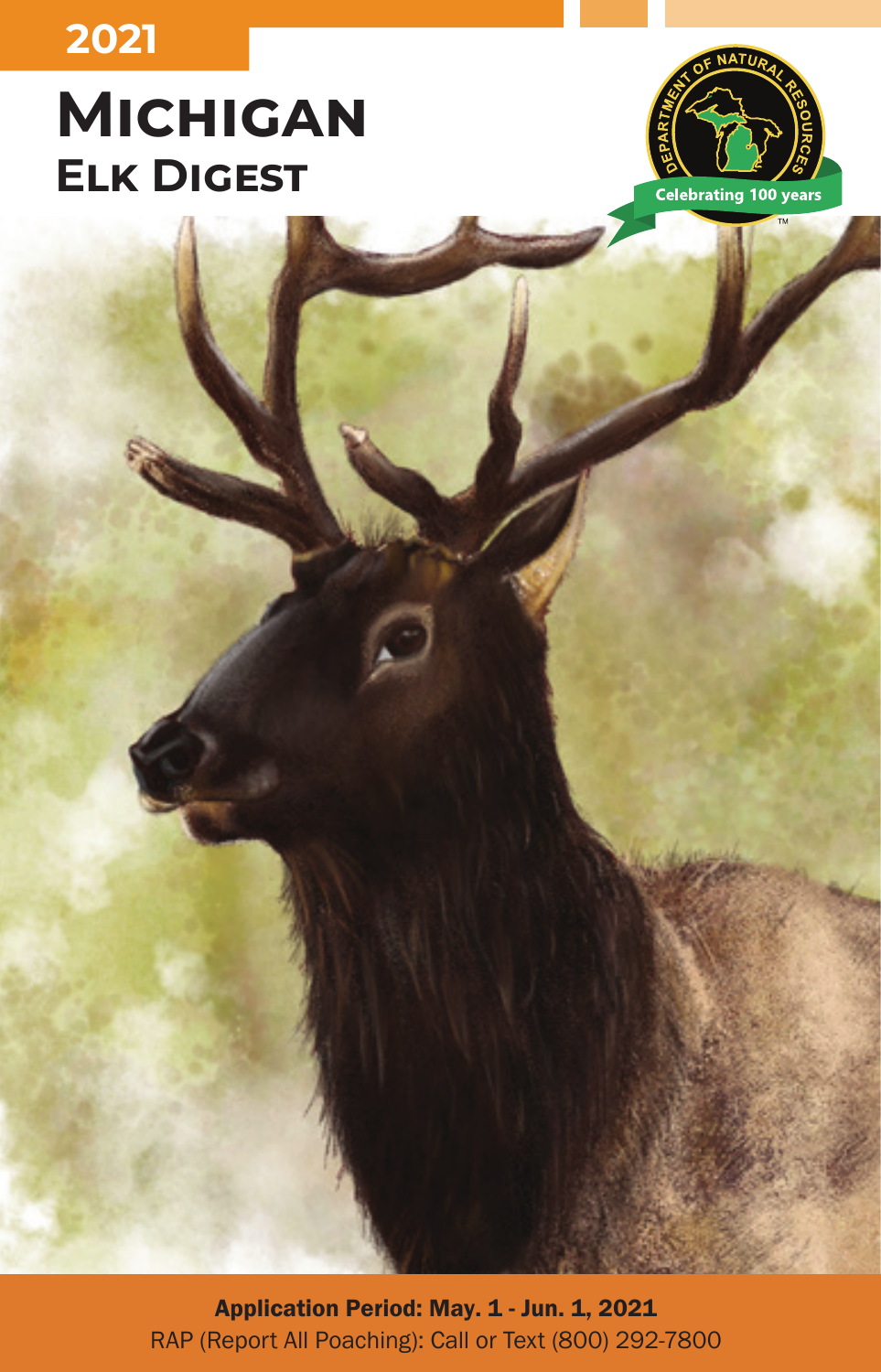# **Table of Contents**

| 2021 Elk Drawing and Weighted Lottery System4 |  |
|-----------------------------------------------|--|
|                                               |  |
|                                               |  |
|                                               |  |
|                                               |  |
|                                               |  |
|                                               |  |
|                                               |  |
|                                               |  |
|                                               |  |
|                                               |  |
|                                               |  |
|                                               |  |
|                                               |  |
|                                               |  |
|                                               |  |
|                                               |  |



Visit us at [Michigan.gov/DNR](http://Michigan.gov/DNR) to sign up for e-mail updates!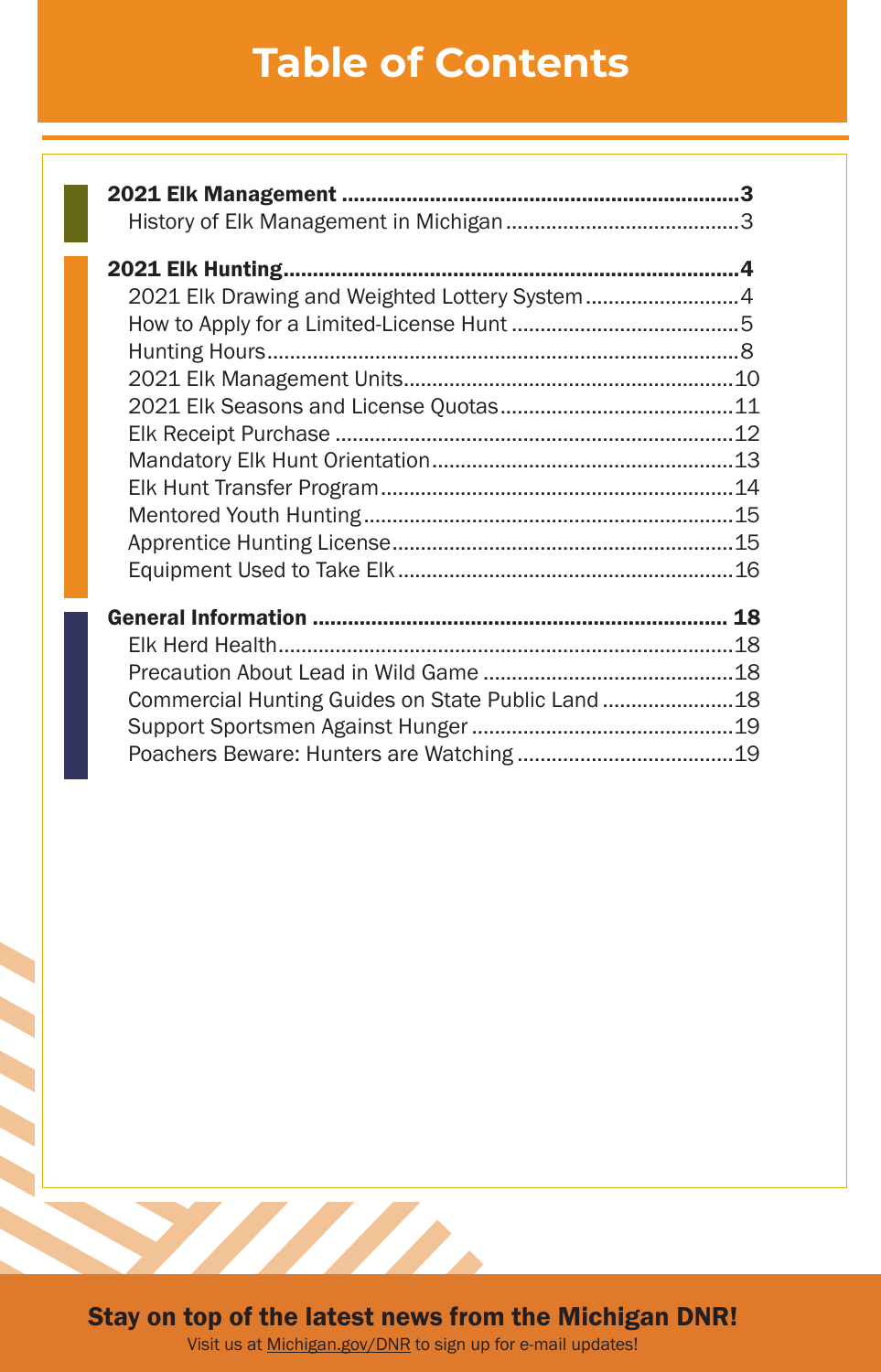<span id="page-2-0"></span>

Your licenses help provide over \$60 million a year to conserve wildlife, public lands and waters. Because of you, habitats have been restored and populations of deer, elk, waterfowl, turkey and other game species have been preserved for the use and enjoyment of future generations.



HereForMiOutdoors.org

The Michigan Department of Natural Resources is committed to the conservation, protection, management, use and enjoyment of the state's natural and cultural resources for current and future generations.

The Michigan Natural Resources Commission is a seven-member public body whose members are appointed by the governor and subject to the advice and consent of the Senate. The NRC has exclusive authority to regulate the taking of game and sportfish. The commission conducts monthly, public meetings in locations throughout Michigan. Citizens are encouraged to become actively involved in these public forums. For more information visit [Michigan.gov/NRC.](http://Michigan.gov/NRC)

NOTICE: This brochure is not a legal notice or a complete collection of hunting regulations and laws. It is a condensed digest issued for hunters convenience. Copies of Wildlife Conservation Orders, which contain complete listings of regulations and legal descriptions, are available on our website: [Michigan.gov/](http://Michigan.gov/DNRLaws) [DNRLaws.](http://Michigan.gov/DNRLaws)

# **History of Elk Management in Michigan**

Michigan's elk herd is a wildlife management success story. Historically, elk were found in southern Michigan but had disappeared by the late 1800s due to unregulated harvest and market hunting. Today's elk herd is the result of seven elk brought from the western United States and relocated to Wolverine, Michigan in 1918. The first elk hunts, held in 1964 and 1965, were in response to the growing elk population and a desire to control elk numbers. Though the hunts were a success, they were not immediately continued. The first elk management plan was written in 1975, and hunting began again in the 1980s. The elk management plan was updated in 1984 and again in 2012, recognizing the importance of elk viewing and making hunting the preferred method for controlling elk numbers and distribution.

#### Where can I learn more about elk management in Michigan?

Visit [Michigan.gov/Elk](http://Michigan.gov/Elk ) for more information on elk management, biology, and population status.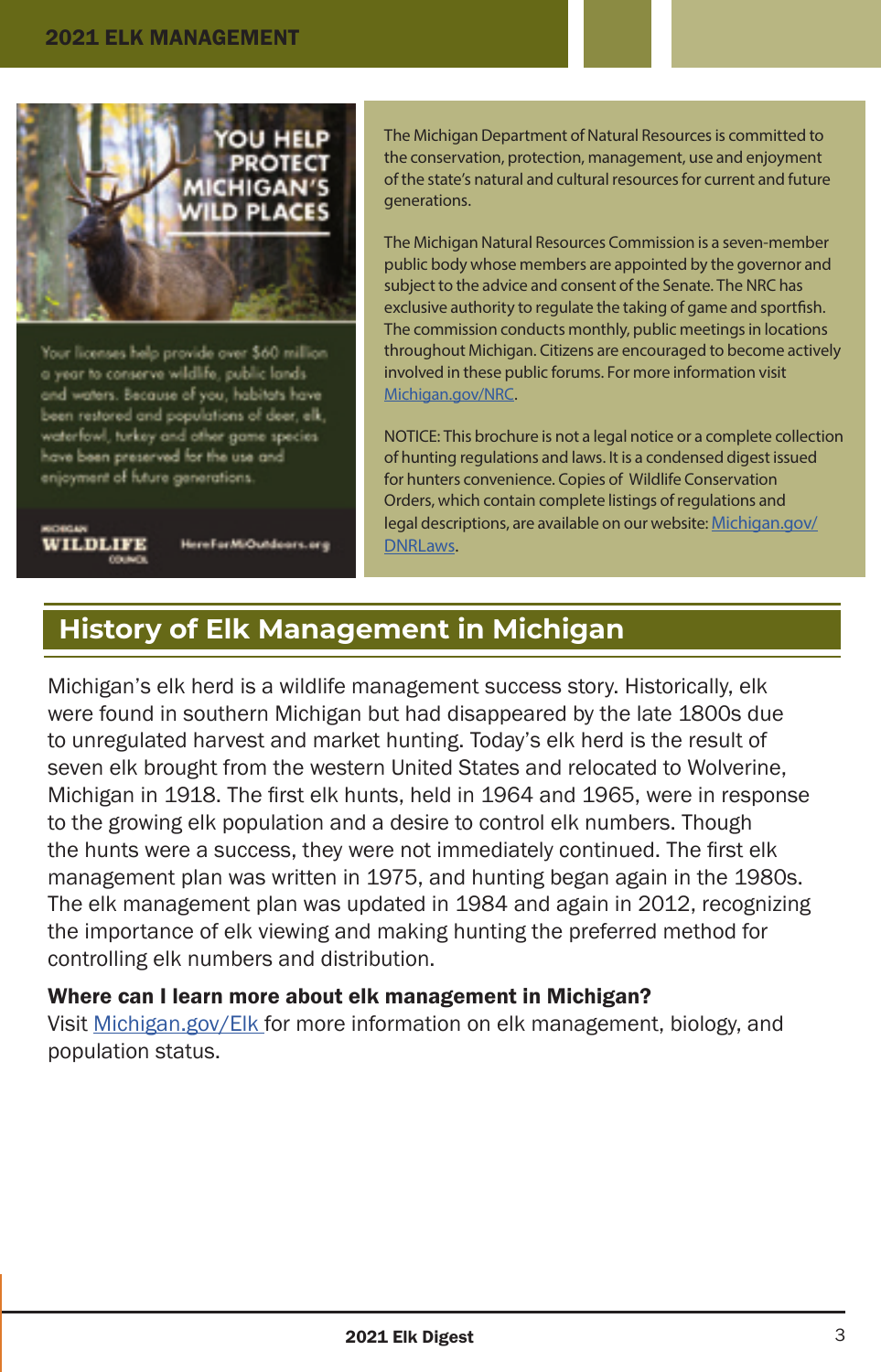# <span id="page-3-0"></span>**2021 Elk Drawing and Weighted Lottery System**

#### How does the drawing and weighted lottery system work?

Hunters are selected using a weighted drawing system that began in 2003. Drawing applicants who are not selected for a license receive one additional chance for future drawings. In each drawing, an applicant's total number of entries is equal to the number of chances earned in past drawings plus one chance for his or her current application.

Another way of thinking about the lottery system is to imagine a chance as a piece of paper with your name written on it that's dropped into a hat with other names. A hand will reach into the hat and draw a name. If you have five chances, then five papers with your name will be added to the hat, increasing your chances of being drawn.

For more information on the elk lottery system, watch the "Elk Weighted Lottery System Explained" video at [Michigan.gov/Elk](http://Michigan.gov/Elk).

#### I have three chances from past drawings. If I apply for a license this year, how many chances will I be entering the drawing with?

If you apply for a license this year, you will enter the drawing with a total of four chances.

#### How many chances do I need to be successfully drawn?

There is no set number of chances to be successfully drawn, and there's no guarantee that an applicant will eventually receive a license even with a large number of chances. The weighted drawing system provides some advantage to hunters who apply consistently year after year while still offering an opportunity to all applicants, including those applying for the first time. The number of elk licenses available each year (260) is very small compared to the number of license applicants (over 44,000).

#### What happens to my chances if I'm successful in the drawing?

Chances are reset to zero for all successful applicants, including those who choose not to purchase their license. Those who purchase an elk license are subject to an ineligibility period for future drawings, as explained on page 12.

#### What happens if I'm not selected in the drawing?

You will be issued one chance for future drawings.

#### Where can I check my chances?

Check your chances at [Michigan.gov/Elk](http://Michigan.gov/Elk). Chances are tracked by customer ID. To ensure that all your chances are considered in the drawing, you should apply with the same ID used to apply in previous years. If your ID changes, call 517-284-WILD (9453) before the application deadline to ensure your chances are combined under your current ID.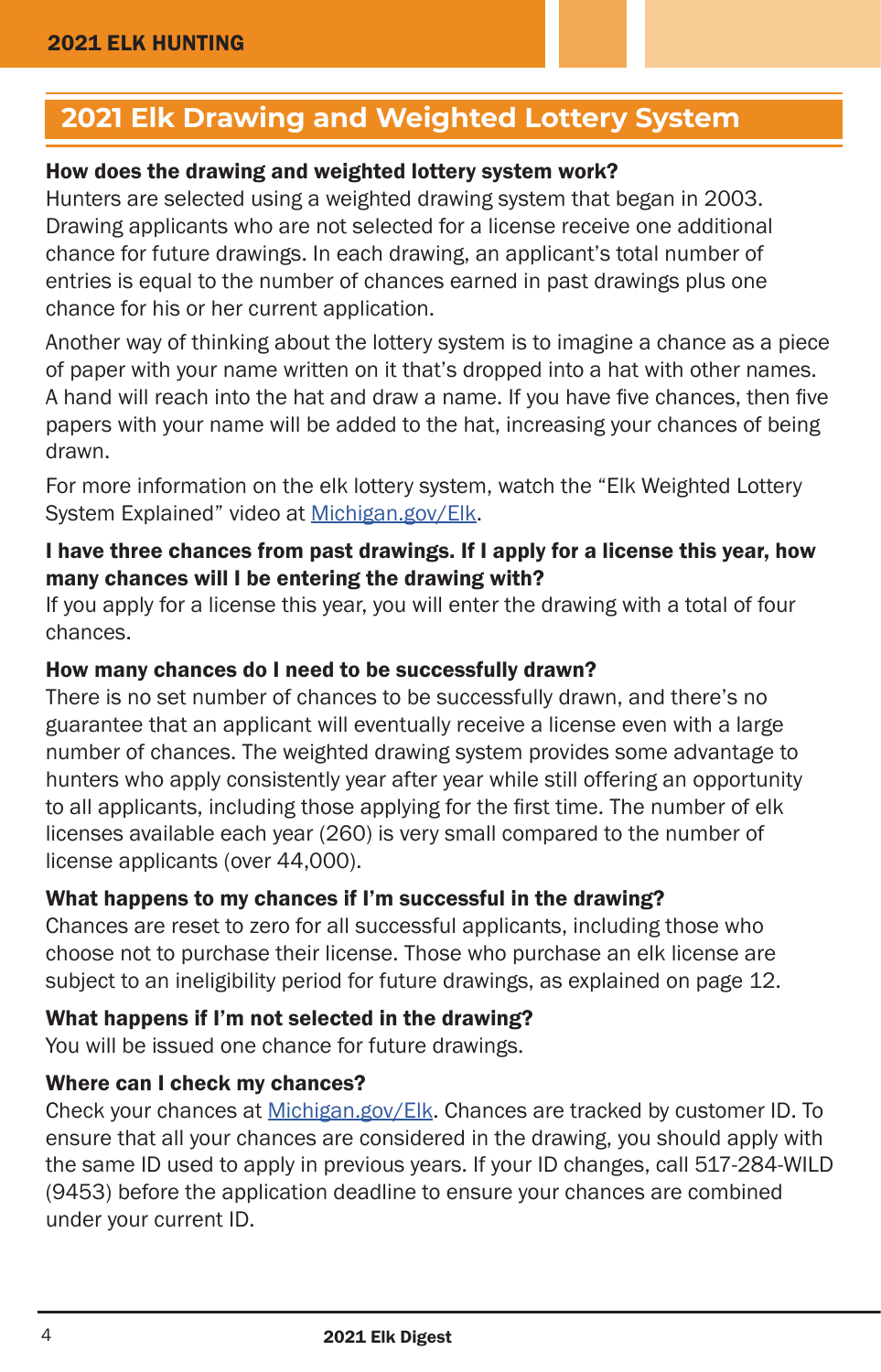#### <span id="page-4-0"></span>What will happen to my chances if I stop applying?

You must apply at least once every five years to retain your chances. Chances are reset to zero for applicants who do not apply for five consecutive years.

#### Can nonresidents apply in the elk drawing?

No. Elk licenses are issued to Michigan residents only.

#### With over 40,000 applicants, how do you make sure successful applicants are drawn from all over the state?

The elk drawing system also ensures that the percentage of hunters selected from a given region (Upper Peninsula, northern Lower Peninsula, and southern Lower Peninsula) equals the percentage of individuals who applied from that region. For example, if 30 percent of all applicants reside in the northern Lower Peninsula, 30 percent of selected hunters will be residents of that region.

# **How to Apply for a Limited-License Hunt**

#### How many licenses can I apply for?

From May 1 – June 1, you can apply for one elk license or one elk chance.

How much is an application?

Applications are \$5.

#### How do I know if I'm eligible to apply for the drawing?

You are eligible to apply if you are a Michigan resident and are 1) hunter safetycertified or 2) an apprentice hunter or 3) licensed under the Mentored Youth Hunting Program.

#### What identification do I need to apply for the drawing?

You will need to have a valid Michigan driver's license OR a State of Michigan ID card (issued by the Secretary of State) OR a DNR Sportcard (issued by retail license agents or at [Michigan.gov/DNRLicenses\)](http://Michigan.gov/DNRLicenses).

#### I'm only 9 years old. Can I apply for the elk drawing?

Yes. If you are licensed under the Mentored Youth Hunting Program, you can purchase an application for the elk drawing. If drawn successfully, you can purchase an elk license. See the Mentored Youth Hunting Program section for more information.

#### I am an apprentice hunter. Can I apply for the elk drawing?

Yes. If drawn successfully, your accompanying hunter must also have a 2021 elk hunting license. Their license does not have to be the same management unit or season dates as yours. See the Apprentice Hunting License section for more information.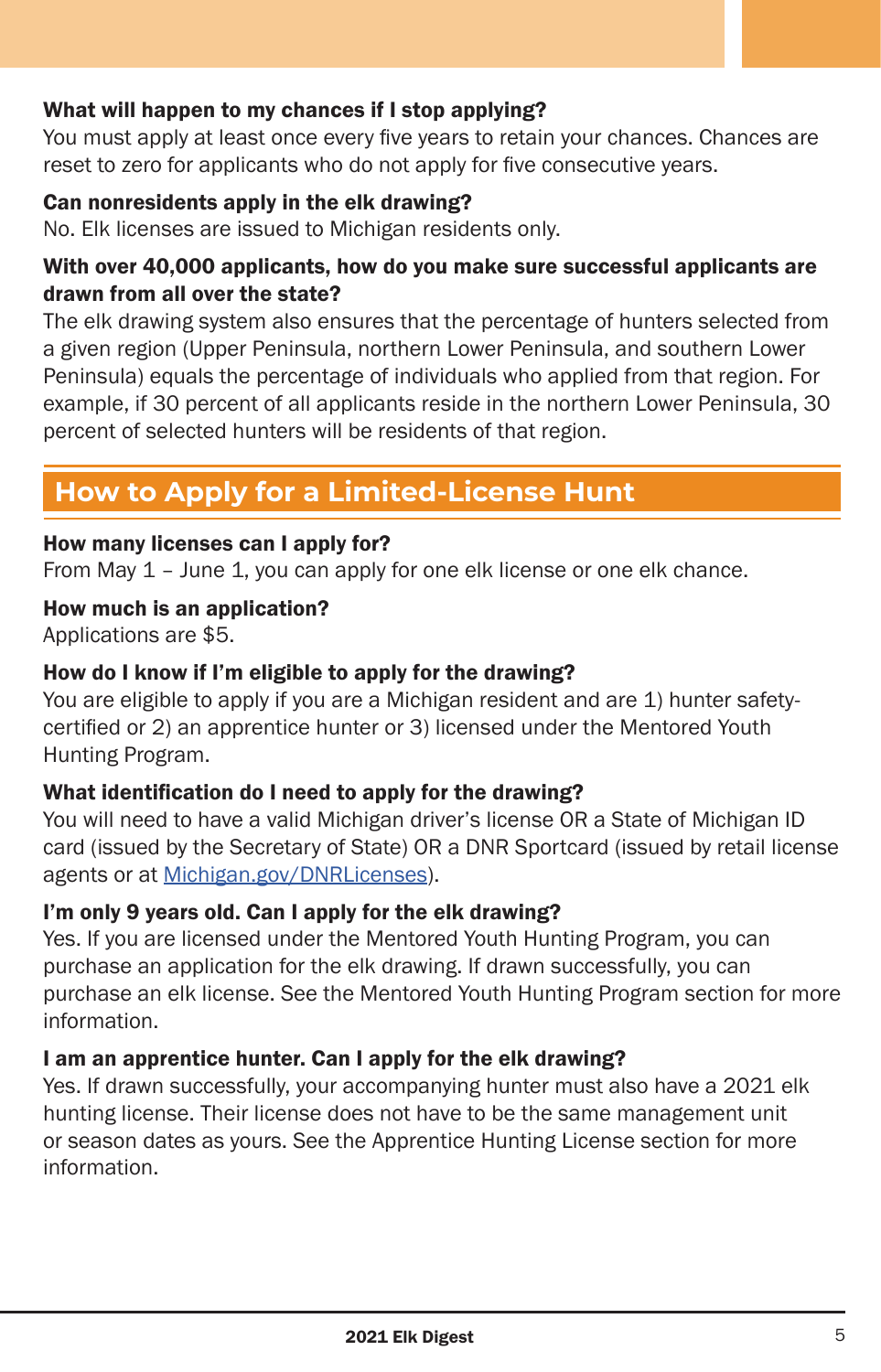#### How do I apply for a hunt?

First, you must choose your application type. There are three options:

- Bull or Antlerless; you are willing to harvest a bull or antlerless elk
- Bull only; you are only willing to harvest a bull elk
- Chance only; you do not want a 2021 elk license but would like to earn an additional chance for future drawings.

Then, purchase your application at a retail license agent or online at [Michigan.gov/Elk.](http://Michigan.gov/Elk) Finally, make sure to check your receipt for accuracy and retain it as proof of your application.

#### If I apply for bull or antlerless, what license could I be awarded?

If successfully drawn, you will be issued one of these two licenses:

- 1. Any-elk valid for taking either a bull or an antlerless elk;
- 2. Antlerless-only valid for taking antlerless elk only.

#### If I apply for bull only, what license could I be awarded?

If successfully drawn, you will be issued an any-elk license valid for taking either a bull or an antlerless elk.

#### If I apply for a bull only license and am not successful, will I be entered into the drawing for an antlerless tag?

No. Bull only applicants will only be entered into the drawing for one of the 80 any-elk licenses available in 2021.

#### How do I apply for a chance-only?

A chance-only application can be purchased for \$5 at a retail license agent or online at [Michigan.gov/Elk.](http://Michigan.gov/Elk) When purchasing, select "Chance Only." Do not select a hunt. You will not be entered into the drawing for a license. Instead, you will be issued an additional chance to be used in future drawings.

#### The receipt I received is not printed clearly or has an error. What should I do?

You are responsible for obtaining a DNR application receipt that accurately states your customer ID and hunt choice. Do not accept a receipt that is not legible. Check this receipt for accuracy and retain as proof that you applied. Ensure any application errors are corrected prior to the application deadline. Applicants who submit an invalid application will be ineligible for the drawing.

#### I'm having trouble applying. What should I do?

You may call 517-284-WILD (9453) for assistance.

#### How do I know if I was successful in the drawing?

You are responsible for obtaining your drawing results online. They will be available at [Michigan.gov/Elk](http://Michigan.gov/Elk ) on July 6.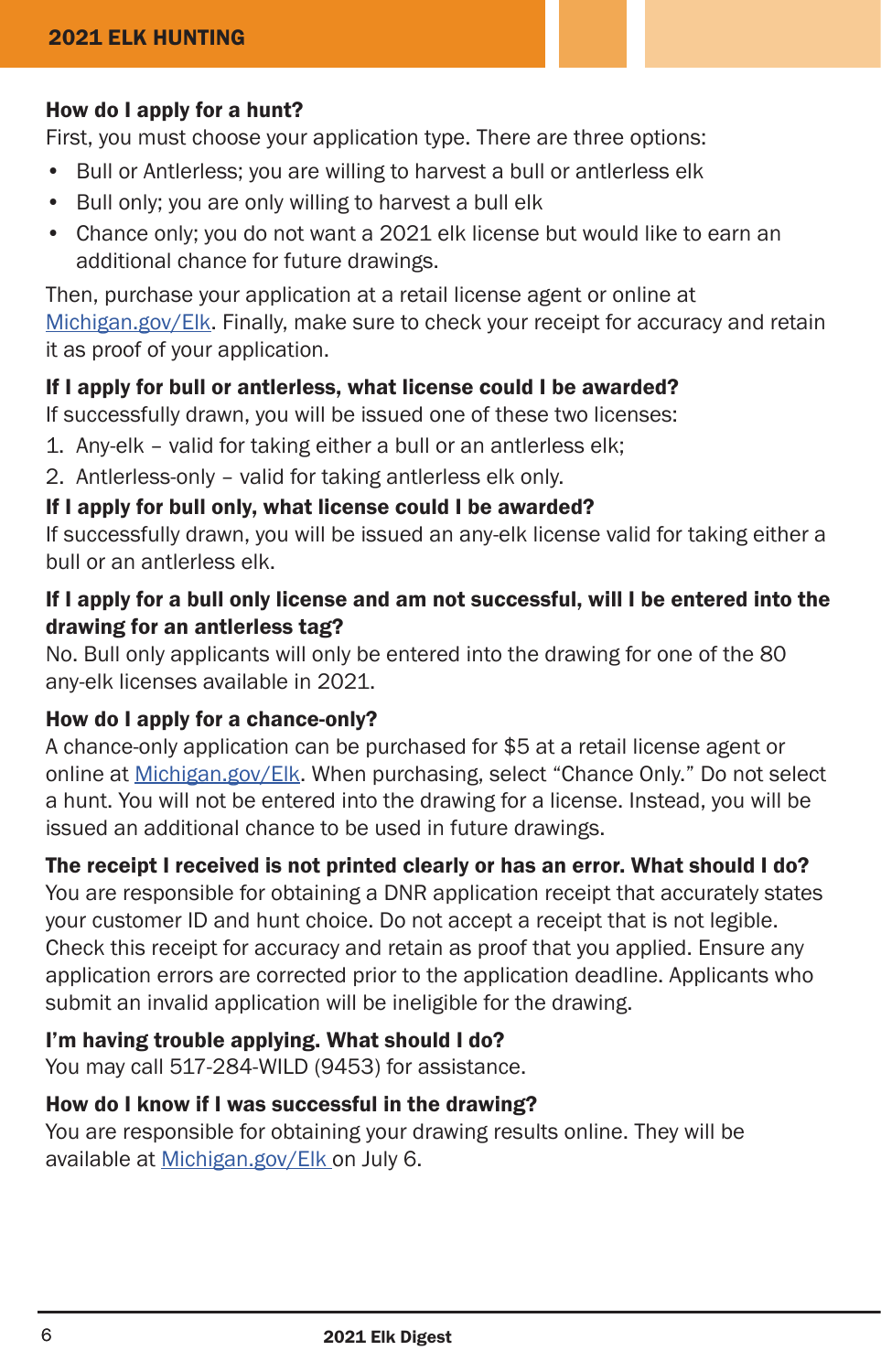

# **Hey educators!**

Don't let your students miss out on Elk **University!** 

Register today and get the free curriculum for your high schoolers!

Visit Michigan.gov/DNREducation and look for Wildlife Classroom Curricula.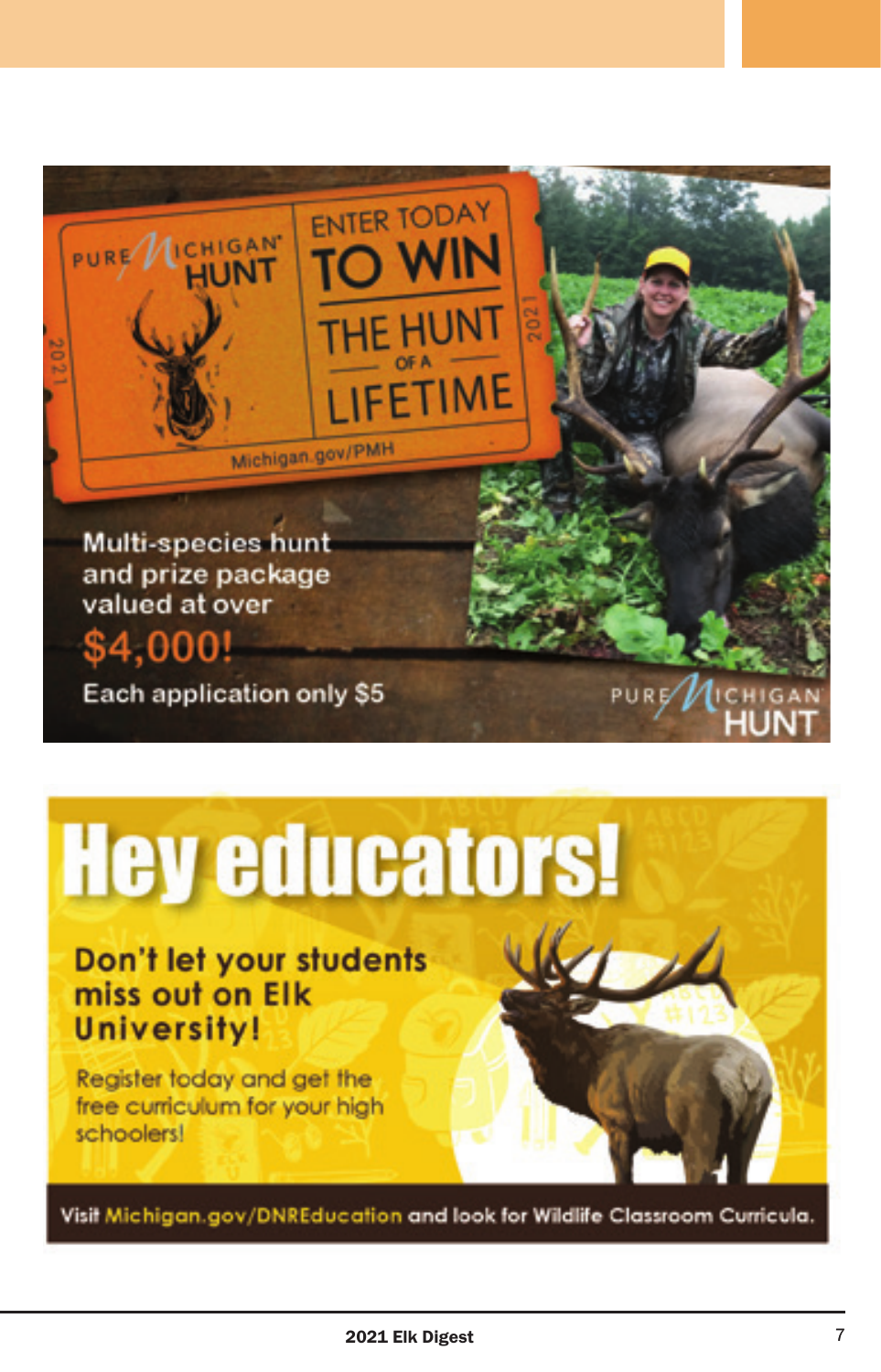# <span id="page-7-0"></span>**Hunting Hours**

#### Time Zones A and B: Hunting Hours for Elk ONLY

#### When is it legal for me to hunt during the day?

You may hunt one-half hour before sunrise to one-half hour after sunset (adjusted for daylight saving time). For hunt dates not listed in the table, please consult your local newspaper.

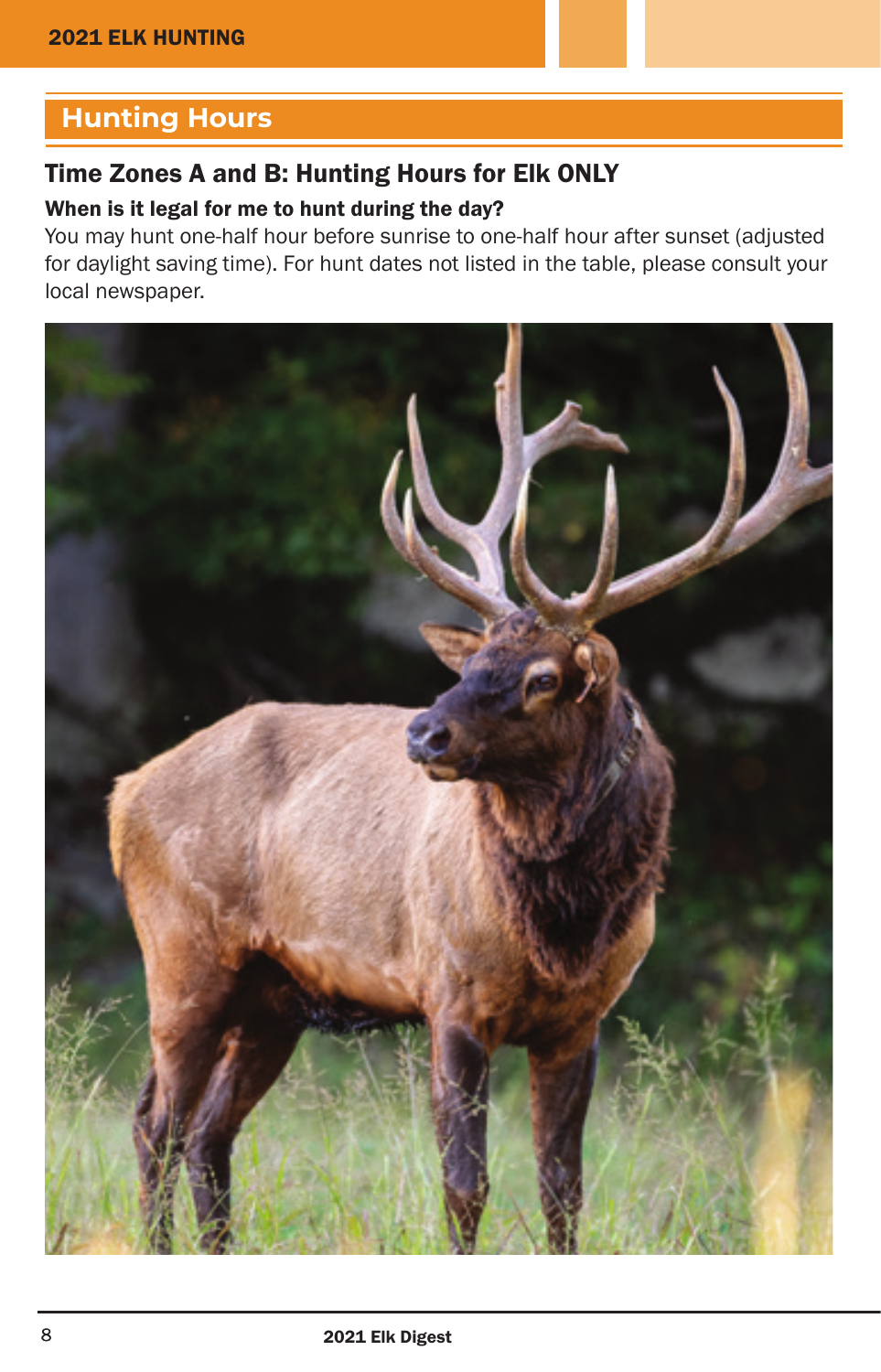#### Zone A counties: Alpena, Presque Isle

Zone B counties: Antrim, Charlevoix, Cheboygan, Crawford, Emmet, Montmorency, Oscoda, Otsego

| <b>Hunt Periods</b>  | <b>Date</b>     | <b>Time</b><br>Zone<br>A<br>a.m. | <b>Time</b><br><b>Zone</b><br>A<br>p.m. | <b>Hunt Periods</b>  | <b>Date</b>     | <b>Time</b><br><b>Zone</b><br>B<br>a.m. | <b>Time</b><br><b>Zone</b><br>B<br>p.m. |
|----------------------|-----------------|----------------------------------|-----------------------------------------|----------------------|-----------------|-----------------------------------------|-----------------------------------------|
| <b>Hunt Period 1</b> | Aug. 31         | 6:24                             | 8:44                                    | <b>Hunt Period 1</b> | Aug. 31         | 6:31                                    | 8:52                                    |
| <b>Hunt Period 1</b> | Sept. 1         | 6:25                             | 8:42                                    | <b>Hunt Period 1</b> | Sept. 1         | 6:32                                    | 8:50                                    |
| <b>Hunt Period 1</b> | Sept. 2         | 6:27                             | 8:40                                    | <b>Hunt Period 1</b> | Sept. 2         | 6:34                                    | 8:48                                    |
| <b>Hunt Period 1</b> | Sept. 3         | 6:28                             | 8:39                                    | <b>Hunt Period 1</b> | Sept. 3         | 6:35                                    | 8:46                                    |
| <b>Hunt Period 1</b> | <b>Sept. 17</b> | 6:45                             | 8:12                                    | <b>Hunt Period 1</b> | <b>Sept. 17</b> | 6:52                                    | 8:19                                    |
| <b>Hunt Period 1</b> | <b>Sept. 18</b> | 6:46                             | 8:10                                    | <b>Hunt Period 1</b> | <b>Sept. 18</b> | 6:53                                    | 8:18                                    |
| <b>Hunt Period 1</b> | <b>Sept. 19</b> | 6:47                             | 8:08                                    | <b>Hunt Period 1</b> | <b>Sept. 19</b> | 6:54                                    | 8:16                                    |
| <b>Hunt Period 1</b> | <b>Sept. 20</b> | 6:48                             | 8:06                                    | <b>Hunt Period 1</b> | <b>Sept. 20</b> | 6:55                                    | 8:14                                    |
| <b>Hunt Period 1</b> | <b>Oct. 1</b>   | 7:02                             | 7:45                                    | <b>Hunt Period 1</b> | <b>Oct. 1</b>   | 7:09                                    | 7:53                                    |
| <b>Hunt Period 1</b> | <b>Oct. 2</b>   | 7:03                             | 7:44                                    | <b>Hunt Period 1</b> | <b>Oct. 2</b>   | 7:10                                    | 7:51                                    |
| <b>Hunt Period 1</b> | <b>Oct. 3</b>   | 7:03                             | 7:42                                    | <b>Hunt Period 1</b> | <b>Oct. 3</b>   | 7:11                                    | 7:49                                    |
| <b>Hunt Period 1</b> | <b>Oct. 4</b>   | 7:05                             | 7:40                                    | <b>Hunt Period 1</b> | <b>Oct. 4</b>   | 7:13                                    | 7:47                                    |
| <b>Hunt Period 2</b> | <b>Dec. 11</b>  | 7:32                             | 5:22                                    | <b>Hunt Period 2</b> | <b>Dec. 11</b>  | 7:40                                    | 5:29                                    |
| <b>Hunt Period 2</b> | <b>Dec. 12</b>  | 7:33                             | 5:22                                    | <b>Hunt Period 2</b> | <b>Dec. 12</b>  | 7:41                                    | 5:28                                    |
| <b>Hunt Period 2</b> | Dec. 13         | 7:34                             | 5:22                                    | <b>Hunt Period 2</b> | <b>Dec. 13</b>  | 7:42                                    | 5:28                                    |
| <b>Hunt Period 2</b> | <b>Dec. 14</b>  | 7:34                             | 5:22                                    | <b>Hunt Period 2</b> | <b>Dec. 14</b>  | 7:43                                    | 5:28                                    |
| <b>Hunt Period 2</b> | Dec. 15         | 7:35                             | 5:22                                    | <b>Hunt Period 2</b> | Dec. 15         | 7:43                                    | 5:29                                    |
| <b>Hunt Period 2</b> | Dec. 16         | 7:36                             | 5:22                                    | <b>Hunt Period 2</b> | <b>Dec. 16</b>  | 7:44                                    | 5:29                                    |
| <b>Hunt Period 2</b> | <b>Dec. 17</b>  | 7:37                             | 5:23                                    | <b>Hunt Period 2</b> | <b>Dec. 17</b>  | 7:45                                    | 5:29                                    |
| <b>Hunt Period 2</b> | <b>Dec. 18</b>  | 7:37                             | 5:23                                    | <b>Hunt Period 2</b> | <b>Dec. 18</b>  | 7:45                                    | 5:29                                    |
| <b>Hunt Period 2</b> | <b>Dec. 19</b>  | 7:38                             | 5:23                                    | <b>Hunt Period 2</b> | <b>Dec. 19</b>  | 7:46                                    | 5:30                                    |
| Hunt Period 3*       | <b>Jan. 12</b>  | 7:50                             | 5:43                                    | Hunt Period 3*       | <b>Jan. 12</b>  | 7:48                                    | 5:50                                    |
| <b>Hunt Period 3</b> | <b>Jan. 13</b>  | 7:40                             | 5:45                                    | <b>Hunt Period 3</b> | <b>Jan. 13</b>  | 7:48                                    | 5:52                                    |
| <b>Hunt Period 3</b> | <b>Jan. 14</b>  | 7:39                             | 5:46                                    | <b>Hunt Period 3</b> | <b>Jan. 14</b>  | 7:47                                    | 5:52                                    |
| <b>Hunt Period 3</b> | <b>Jan. 15</b>  | 7:39                             | 5:47                                    | <b>Hunt Period 3</b> | <b>Jan. 15</b>  | 7:47                                    | 5:54                                    |
| <b>Hunt Period 3</b> | <b>Jan. 16</b>  | 7:38                             | 5:48                                    | <b>Hunt Period 3</b> | <b>Jan. 16</b>  | 7:46                                    | 5:55                                    |

\* This hunt period will be held only if additional harvest is needed to achieve population management goals after Hunt Periods 1 and 2.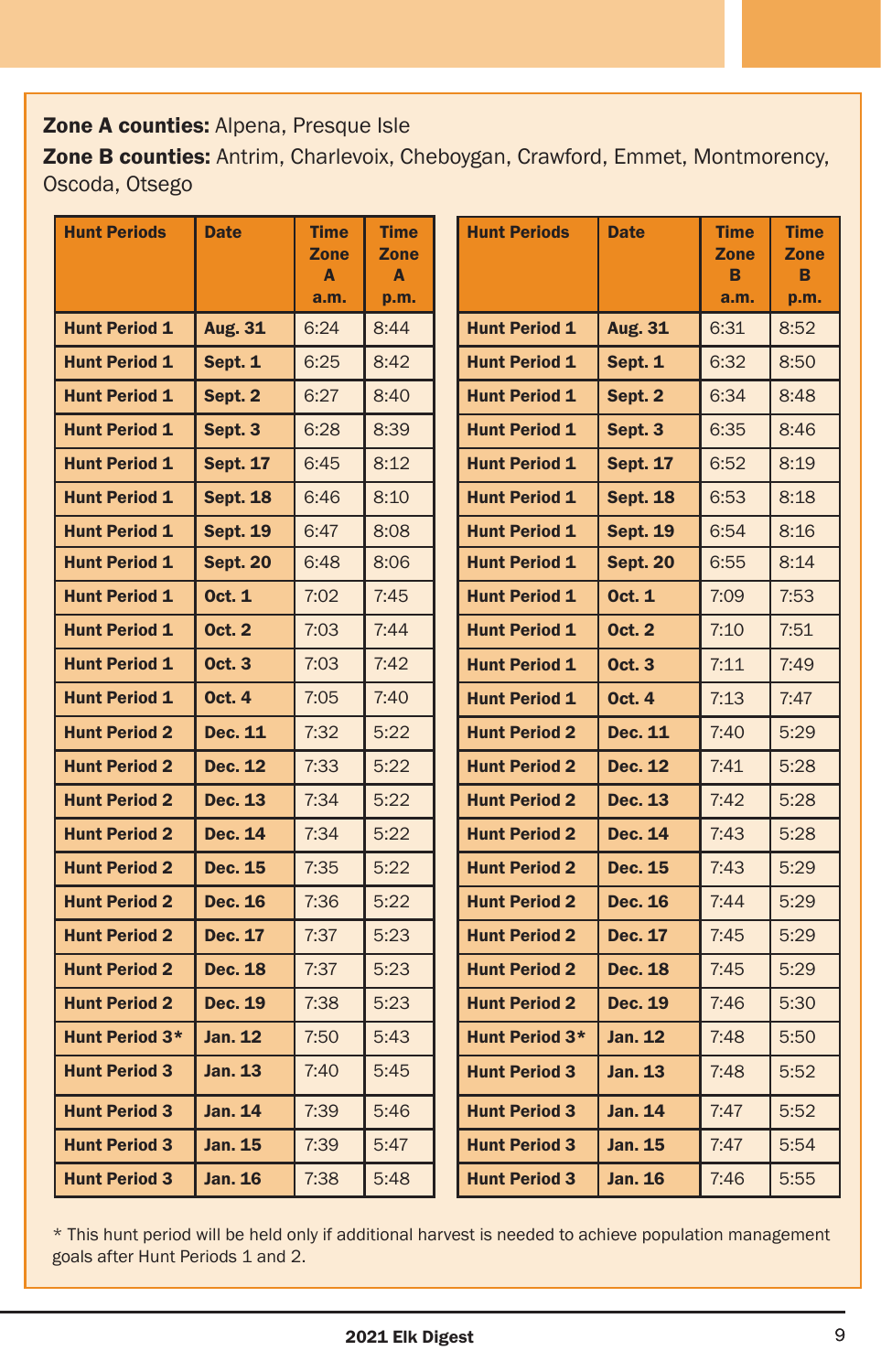# <span id="page-9-0"></span>**2021 Elk Management Units**

For detailed descriptions of elk hunt unit boundaries go online to [Michigan.gov/DNRLaws](http://Michigan.gov/DNRLaws) or contact a DNR Customer Service Center.

## September and October Hunts

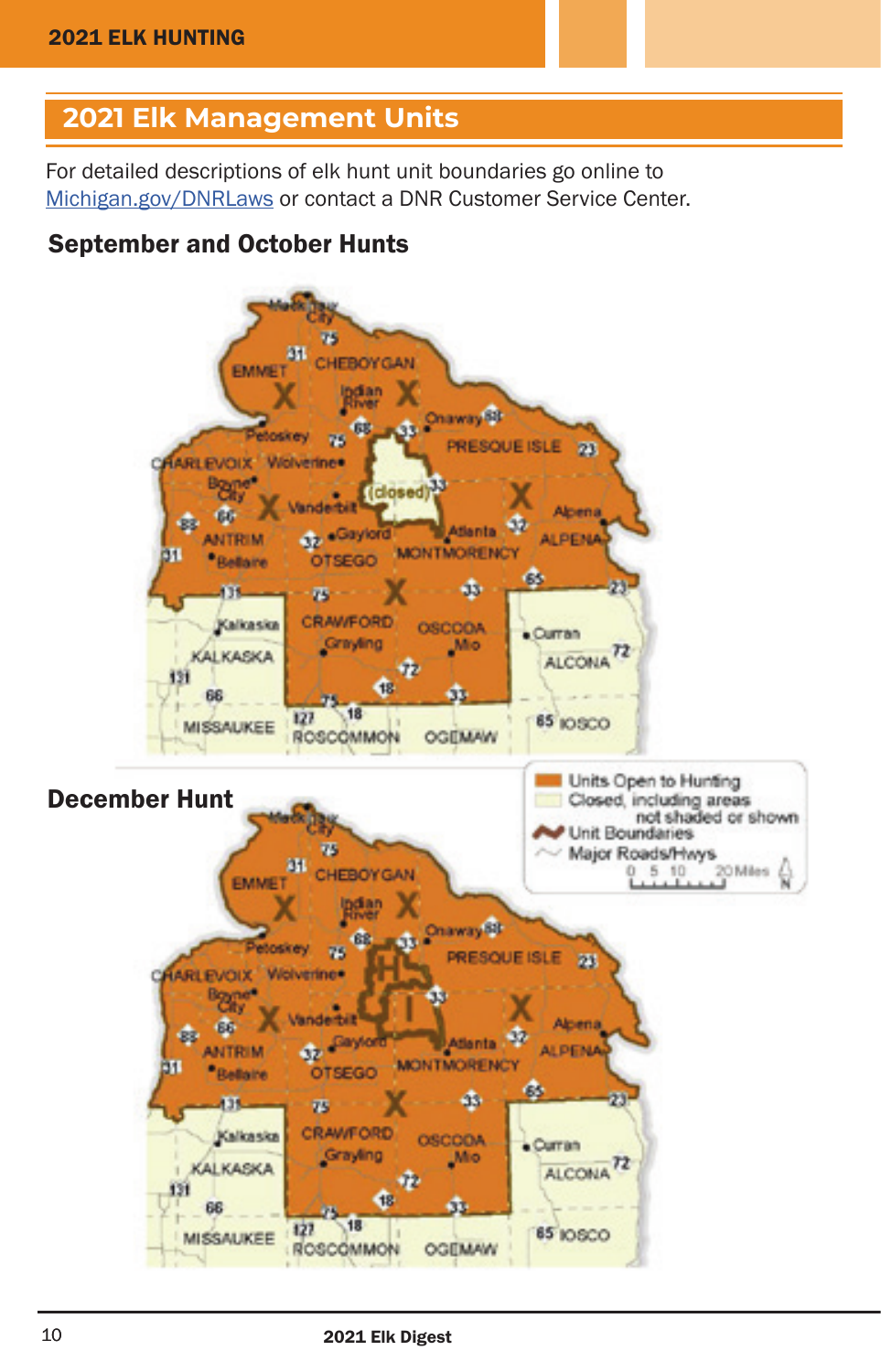# <span id="page-10-0"></span>**Successful Applicants**

#### I was successful in the drawing! Now what?

Congratulations! In a few weeks, you will be mailed a packet of information about your hunt, including assigned hunt period, elk management unit, type of license (any-elk or antlerless-only) and mandatory elk hunt orientation class details. We will mail the packet to your address listed with the Secretary of State, so make sure that your mailing address is up to date.

#### I was selected for Hunt Period 1 but would prefer to have Hunt Period 2. Can I switch?

No. Hunt assignments cannot be changed.

#### I was drawn for an antlerless-only license but would prefer an any-elk license. Can I switch?

No. License types cannot be changed.

#### I was selected for Unit I but would prefer unit H. Can I switch?

No. Units types cannot be changed.

### **2021 Elk Seasons and License Quotas**

| <b>Hunt Period</b> | <b>Season Dates</b>                           | <b>Elk</b><br><b>Management</b><br>Unit (Public and<br>Private Land) | Any-Elk License<br>Quota | Antierless -<br><b>Only License</b><br><b>Quota</b> |
|--------------------|-----------------------------------------------|----------------------------------------------------------------------|--------------------------|-----------------------------------------------------|
| $\mathbf{1}$       | Aug.31 - Sept. 3<br>Sept. 17-20<br>Oct. $1-4$ | X                                                                    | 30                       | 70                                                  |
| $\overline{2}$     | Dec. 11-19                                    | H, I, X                                                              | 50                       | 110                                                 |
| 3                  | Jan. 12-16,<br>2022                           | *See below                                                           | *See below               | *See below                                          |

\*This hunt period will be held only if additional harvest is needed to achieve population management goals after hunt periods 1 and 2.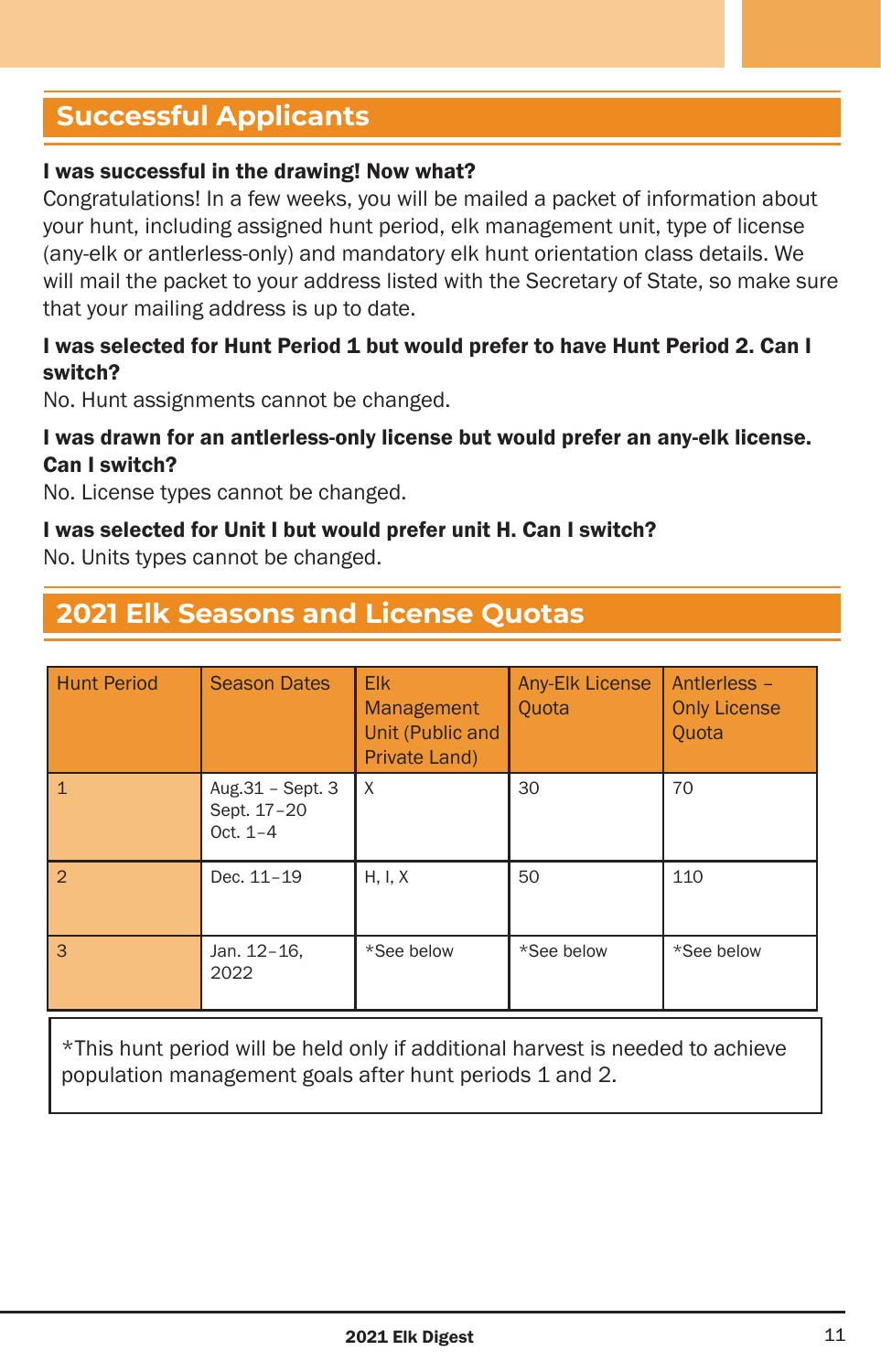# <span id="page-11-0"></span>**Ineligibility Periods for Elk License Recipients**

#### I was issued an antlerless-only elk license. When can I start applying for another elk license?

You are ineligible to apply for, obtain, or purchase an elk license or chance for 10 years. For example, those issued an antlerless-only license in 2021 are ineligible from 2022 through 2031.

#### Is the ineligibility period the same for those issued an any-elk license? No. Those issued an any-elk license are ineligible to apply for, obtain or purchase a future elk license for the remainder of their life.

Could I still be awarded an elk license through the Pure Michigan Hunt? Yes! Elk license recipients can continue to apply for the Pure Michigan Hunt and, if selected, will receive an any-elk license. Nonresident winners of the Pure Michigan Hunt will not be awarded an elk license. Learn more about the Pure Michigan Hunt a[t Michigan.gov/PMH.](http:// Michigan.gov/PMH)

# **Elk Receipt Purchase**

#### I was drawn successfully. Where can I purchase the elk receipt?

You can purchase your elk receipt online at [Michigan.gov/DNRLicenses](http://Michigan.gov/DNRLicenses) or at a license agent. Find a license agent at [Michigan.gov/DNRLicenseAgents](http://Michigan.gov/DNRLicenseAgents). Your license will be mailed to you after you purchase your \$100 elk receipt and complete the mandatory elk orientation class, explained on the next page.

#### When can I purchase the elk receipt?

The elk receipt will be available for you to purchase when drawing results are available on July 6.

#### When will I receive my elk license (kill tag)?

Your license will be mailed to you after you purchase your \$100 elk receipt and complete the mandatory elk orientation class, explained on the next page. We recommend purchasing your elk receipt and completing the orientation by the deadline provided in your hunter packet to ensure you receive your kill tag prior to the start of your hunt.

#### I was selected in the drawing but can't buy my elk receipt. Why not?

A base license is required for everyone who hunts in Michigan. While an application may be purchased prior to obtaining your base license, you must purchase your 2021 base license before you can purchase the elk receipt.

#### Do I have to carry my hunting license when hunting?

Yes, you must carry your elk license and the identification used to purchase that license and present them upon demand of a Michigan conservation officer, a tribal conservation officer or any law enforcement officer.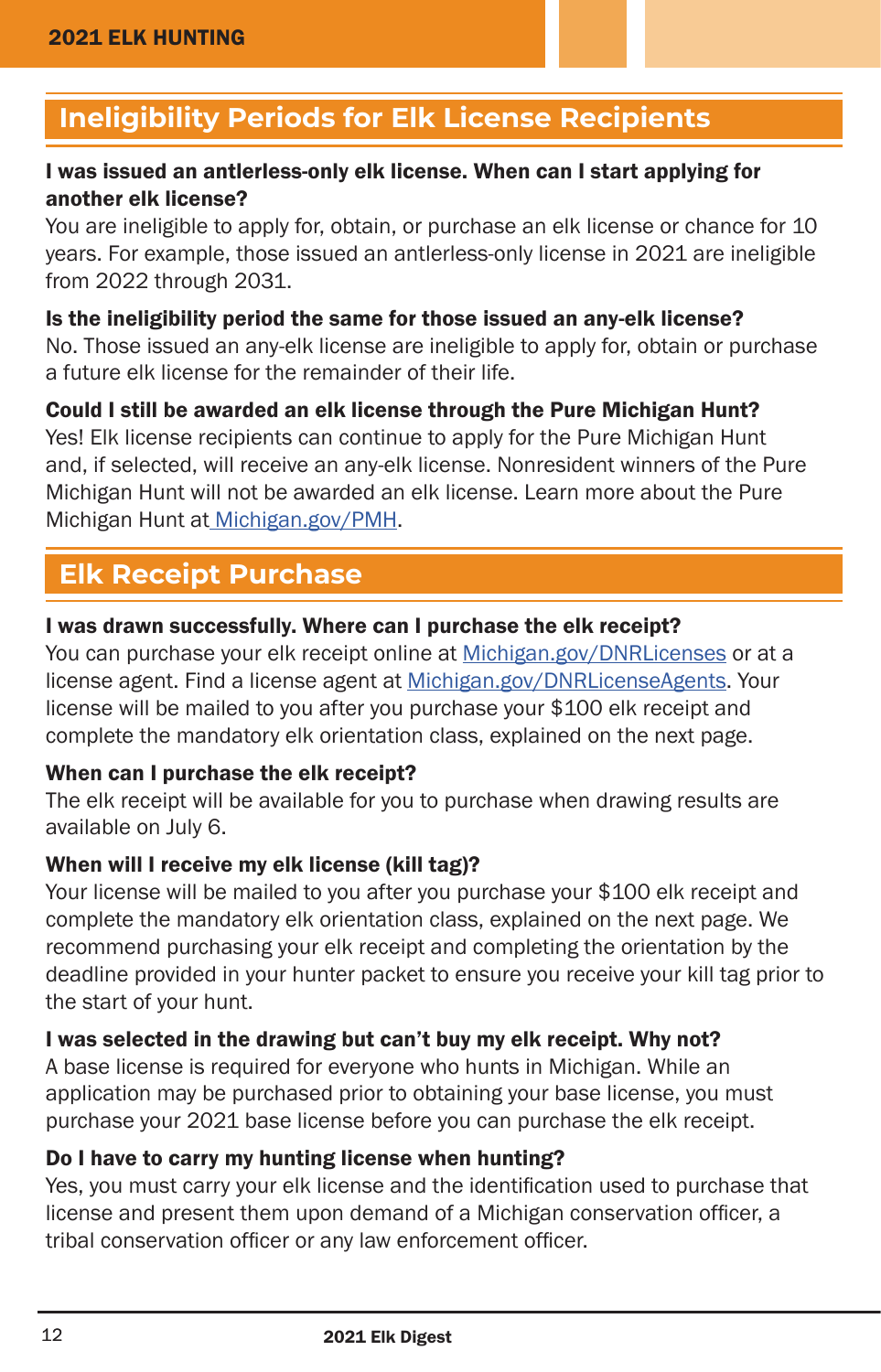<span id="page-12-0"></span>

| <b>License by Age</b>              | <b>Resident Age:</b><br>Up to 9 | <b>Resident</b><br><b>Junior Age:</b><br>10-16 | <b>Resident Age:</b><br>$17+$ | <b>Resident</b><br><b>Senior Age:</b><br>$65+$ |
|------------------------------------|---------------------------------|------------------------------------------------|-------------------------------|------------------------------------------------|
| Mentored youth<br>license          | \$7.50                          | N/A                                            | N/A                           | N/A                                            |
| Application for<br>license drawing | \$5                             | \$5                                            | \$5                           | \$5                                            |
| <b>Base license</b>                | N/A                             | \$6                                            | \$11                          | \$5                                            |
| Elk receipt                        | \$100                           | \$100                                          | \$100                         | \$100                                          |

# **Mandatory Elk Hunt Orientation**

#### What is the elk hunt orientation?

It is a mandatory course that all successful applicants must complete prior to their elk hunt. The orientation will cover hunter safety, elk biology, tuberculosis surveillance, carcass handling, hunting rules and regulations, elk unit map reading tips, and recommended hunt locations.

#### How do I take the course?

In 2021, the course will be held virtually. You will need a computer and internet access to complete the course. In the weeks prior to your hunt date, the elk orientation course will become available online a[t Michigan.gov/Elk](http:// Michigan.gov/Elk). The Hunt Period 1 course will likely open in July, and the Hunt Period 2 course will likely open in November. You will receive additional information about the start date and content of your course. The course consists of a series of videos you must watch and then electronically sign an affidavit verifying you have watched the videos in their entirety.

#### What if I'm unable to complete the orientation virtually?

If you cannot complete the orientation virtually, please call 517-284-WILD (9453) to discuss accommodations.

#### I was successful for Hunt Period 2. Can I take the Hunt Period 1 orientation?

No. The orientation is specific to the hunt period. Each hunter will receive a packet with details and instructions on their assigned hunt and hunt orientation. To receive your license, you must complete your assigned Hunt Period orientation course.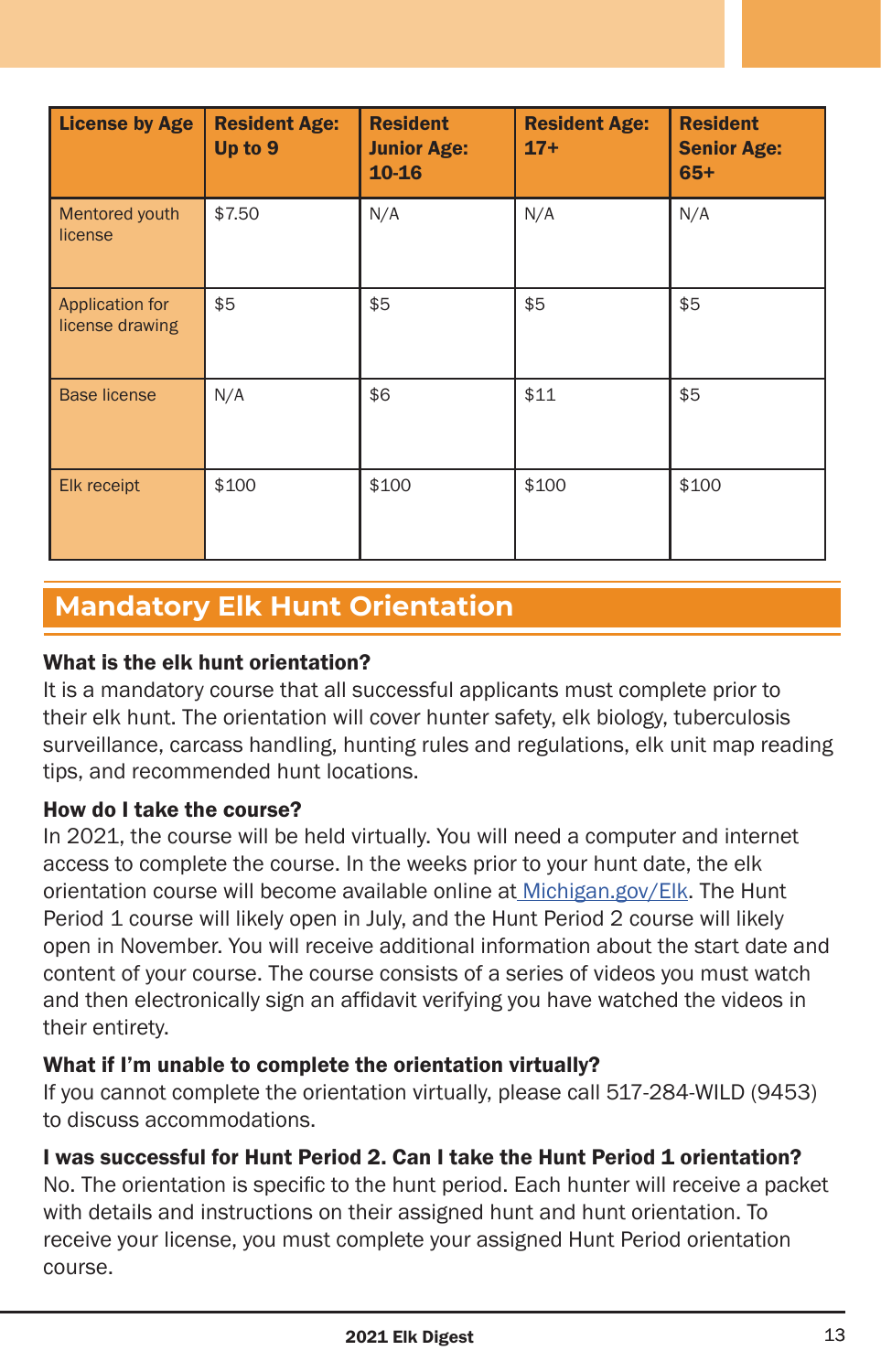#### <span id="page-13-0"></span>What is my deadline for finishing the course?

You must complete the course at least two weeks before the start of your hunt.

#### After I complete the orientation, how will I receive my license?

After purchasing your elk receipt and completing the orientation, you will be mailed your elk license and additional materials to help your efforts afield. We will mail it to your address listed with the Secretary of State, so make sure that your mailing address is up to date.

## **Elk Hunt Transfer Program**

#### I was successfully drawn for a license, but now I cannot hunt this year. What can I do?

Your drawing success may be transferred to an eligible person you know or donated anonymously to individuals on the DNR transfer waiting list.

#### Who is eligible to receive a hunt transfer?

- 1. Youth hunters, ages 16 and younger, who applied for an elk license and were unsuccessful in the current-year license drawing.
- 2. Any person who has been diagnosed with an advanced illness.\* An application for a license in the current-year drawing is not required. Individuals with an advanced illness must complete the Physician Certification of Advanced Illness form to certify their eligibility for a transfer. The form is available at [Michigan.gov/HuntTransfers](http://Michigan.gov/HuntTransfers).

\*Advanced Illness is a medical condition that must be diagnosed and certified by a physician. Advanced Illness is defined by the Public Health Code, Act 368 of 1978 [MCL - 333.5653]. See [Legislature.michigan.gov.](http://Legislature.michigan.gov)

#### What is the DNR transfer waiting list?

Those who are eligible to receive a hunt transfer can register for the waiting list to receive a donated elk hunt. The registration period to join the list is March 1 – July 10. There is no guarantee that everyone on the list will receive a donated hunt. Visit [Michigan.gov/HuntTransfers t](http://Michigan.gov/HuntTransfers )o learn more about the hunt transfer program.

#### How do I transfer my drawing success?

You must submit a transfer request using forms available at [Michigan.gov/HuntTransfers.](http://Michigan.gov/HuntTransfers) If a hunt recipient is not named on the form, the hunt will be offered to an individual on the DNR hunt waiting list.

#### What will happen to my chances if I transfer my drawing success?

Chances are reset to zero for all successful applicants, even if drawing success is transferred.

#### Can I sell my drawing success?

No. It is unlawful for an individual to receive a fee, other consideration or service of value, either directly or indirectly, for transferring drawing success to another person or assisting and/or guiding that person in the hunt which has been transferred.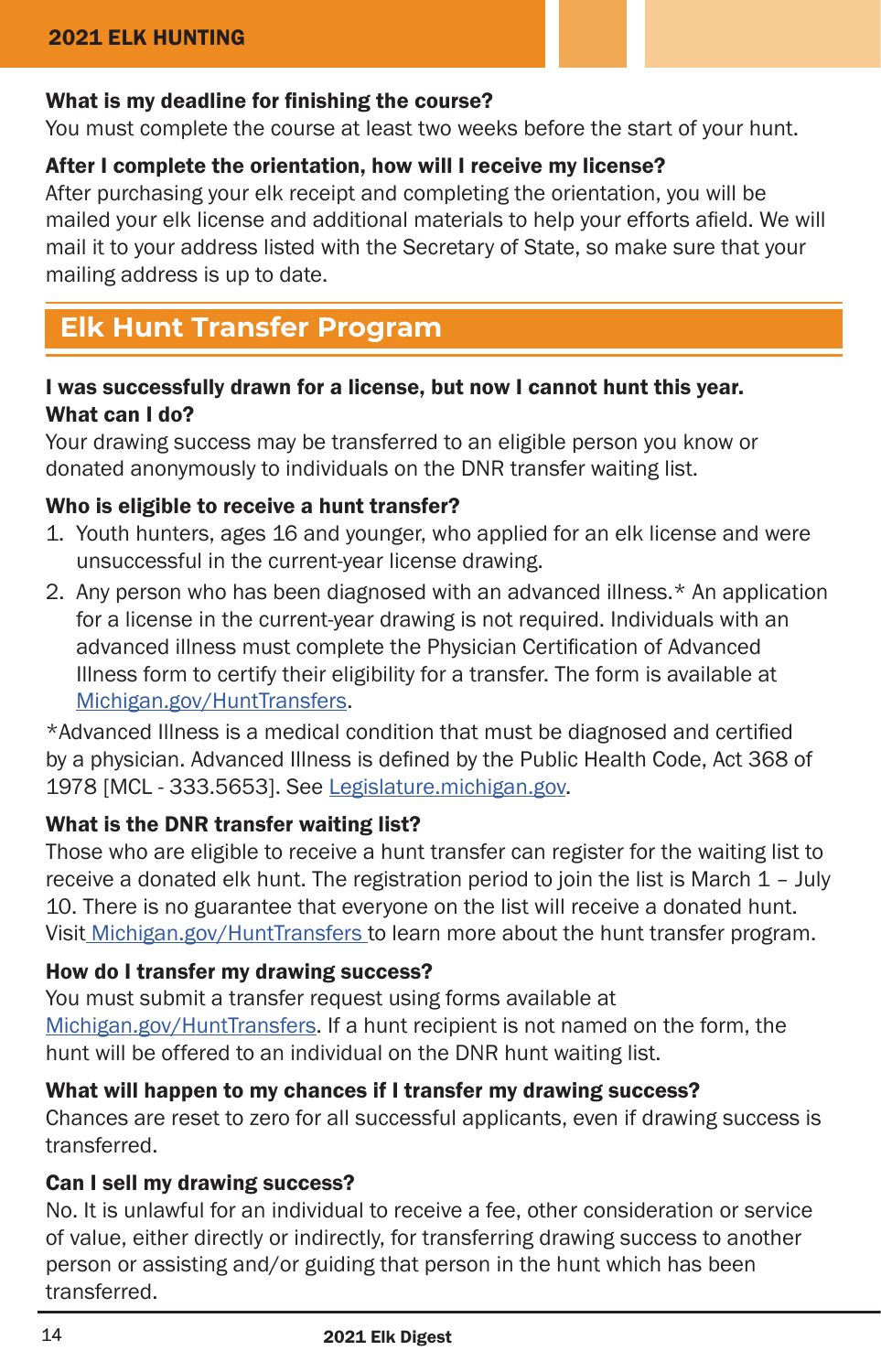# <span id="page-14-0"></span>**Mentored Youth Hunting**

#### What is the mentored youth hunting program?

The mentored youth hunting program allows youth hunters 9 years of age and younger to hunt with a mentor who is at least 21 years of age, has hunting experience and possesses a valid Michigan license to hunt other than an apprentice license.

#### What can mentored youth hunt with their license?

The mentored youth license is a "package" license to hunt small game, waterfowl, turkey (spring and fall) and deer, trap furbearers, and fish for all species. It also allows hunters to apply for or purchase additional licenses including antlerless deer, bear, elk and fall turkey. Additional restrictions apply; complete program details can be found in the Michigan Hunting Digest or online at [Michigan.gov/MentoredHunting](http://Michigan.gov/MentoredHunting).

#### I'm a mentored youth hunter. Can a successful applicant transfer their drawing success to me?

Yes, but only if you applied for an elk license and were unsuccessful in the currentyear license drawing.

# **Apprentice Hunting License**

#### Can I purchase an apprentice hunting license?

If you do not have a hunter safety certificate and are 10 years of age or older, you may purchase a base apprentice hunting license.

#### How many times can I purchase an apprentice hunting license?

As an apprentice hunter, you may purchase this license for two license years before you must successfully complete a hunter safety course.

#### I'm not a resident of Michigan. Can I purchase an apprentice license?

Yes. The base apprentice hunting license is available to residents and nonresidents. However, only Michigan residents can apply for an elk license.

#### Can I hunt by myself with an apprentice license, or do I need to hunt with someone else?

When hunting as an apprentice hunter, you must be accompanied by someone 21 years of age or older who has a regular, current-year hunting license for the same game you are hunting.

#### I'm a youth apprentice hunter. Do I have to hunt with my parents?

If you are an apprentice hunter who is 10-16 years of age, your accompanying hunter must be your parent or guardian who is at least 21 years of age. The accompanying hunter must have a regular, current-year hunting license for the same game species that you are hunting.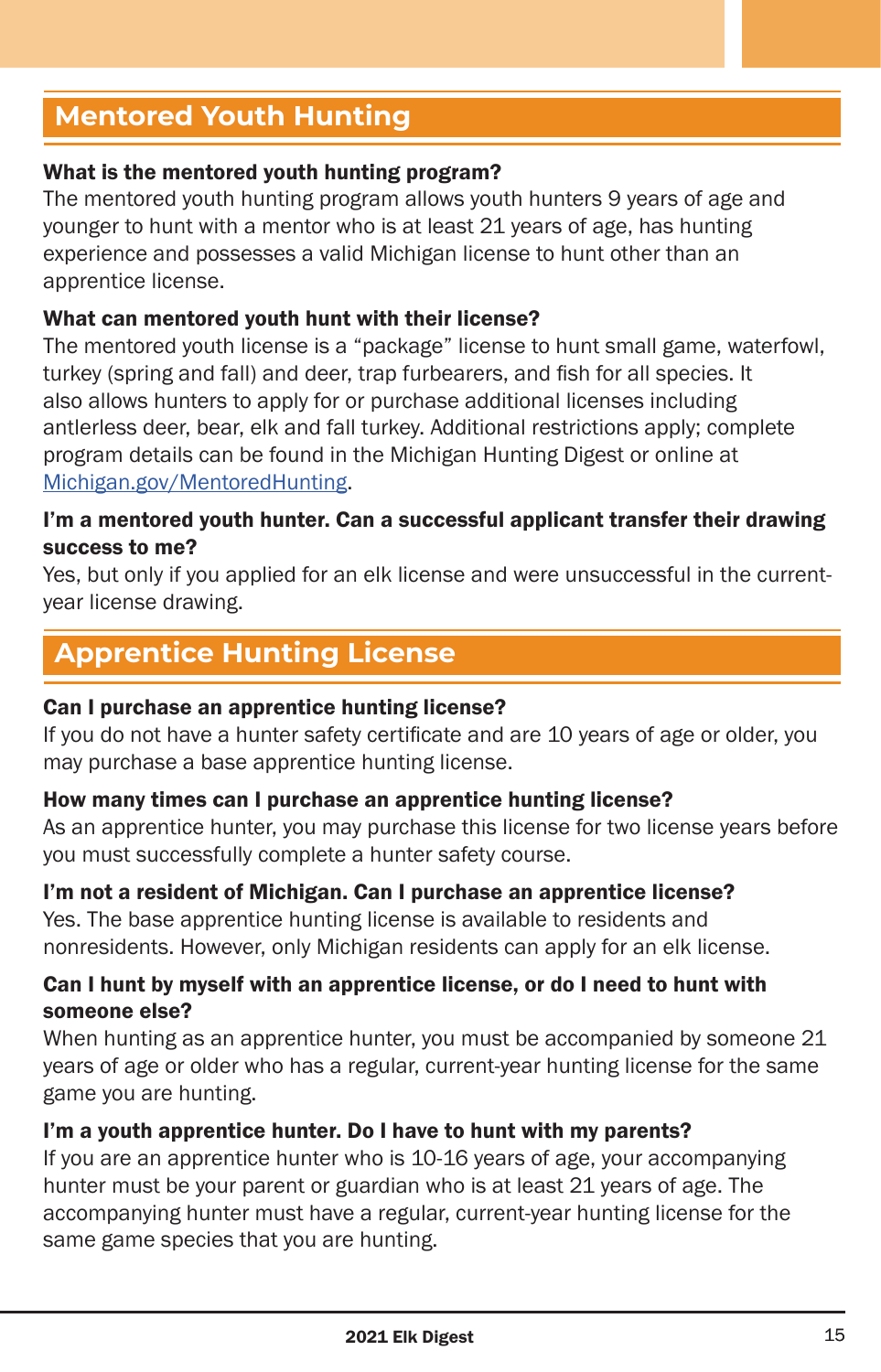#### <span id="page-15-0"></span>How close do I need to be to my accompanying hunter during the hunt?

Your accompanying hunter must be able to come to your immediate aid and stay within a distance that permits uninterrupted, unaided visual and verbal contact.

#### Does my accompanying hunter need to have an elk license for the same unit and hunt period as me?

For hunting elk, your accompanying hunter needs a 2021 elk hunting license, but it does not have to be for the same management unit or season dates as your elk license.

I'm an accompanying hunter. How many apprentice hunters can I supervise? You may accompany no more than two apprentice hunters.

# **Equipment Used to Take Elk**

#### What equipment can I use to kill an elk?

All firearms, crossbows and bows that are legal for hunting deer in Michigan are also legal for elk hunting, except the use of buckshot is not allowed. Please refer to the current year's Hunting Digest, available [at Michigan.gov/DNRDigests](http://t Michigan.gov/DNRDigests), for specifications.

#### Do I have to wear hunter orange?

Yes, you must wear a cap, hat, vest, jacket or rain gear of hunter orange. The hunter orange garments must be your outermost layer and visible from all sides. Hunter orange includes camouflage that is not less than 50 percent hunter orange.

#### I have a concealed pistol license. Am I allowed to carry my pistol while hunting?

Yes. The prohibition on carrying any other type of firearm does not apply to pistols carried under authority of a concealed pistol license, or under a specific exception from the CPL requirement.

#### Can I hunt elk from a tree stand?

Yes, it is legal to hunt elk from elevated platforms, tree stands or ground blinds on public and private lands in the elk management unit for which you are licensed.

#### When can I set up my tree stand?

Elevated platforms, tree stands or ground blinds may be placed on public land from Aug. 15 through five days after the close of the elk season, or if successful, five days after harvesting an elk.

#### What information do I have to tag my tree stand on public land with?

In legible English, you must permanently affix your name and address, Michigan driver's license number, or DNR Sportcard number to the ground blind or tree stand.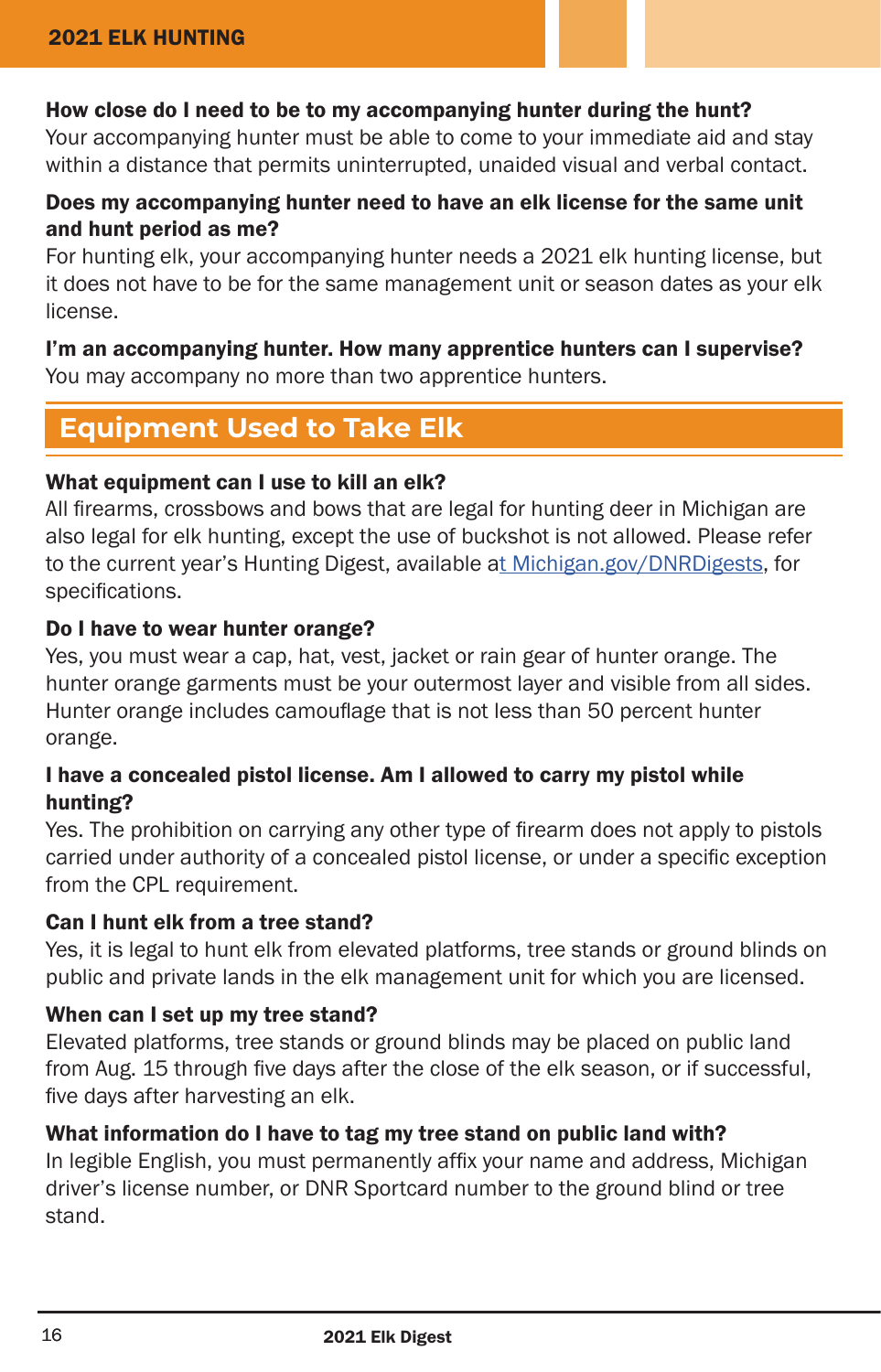#### What kind of materials can I use to attach my hunting platform to a tree on public land?

You cannot use any item that penetrates through the bark of the tree. Hunting platforms cannot be affixed or attached to any tree by nails, screws or bolts; however, a "T" bolt or similar device supplied by a tree stand manufacturer can be used. Screw-in tree steps are illegal on public lands.

#### Can I hunt with someone who is a member of a federally recognized tribe hunting under treaty-authorized regulations?

A person accompanying a hunter lawfully engaged in treaty-authorized hunting may not harvest a game animal unless also lawfully licensed as a treaty-authorized hunter or as a state-licensed hunter for the applicable species and season.

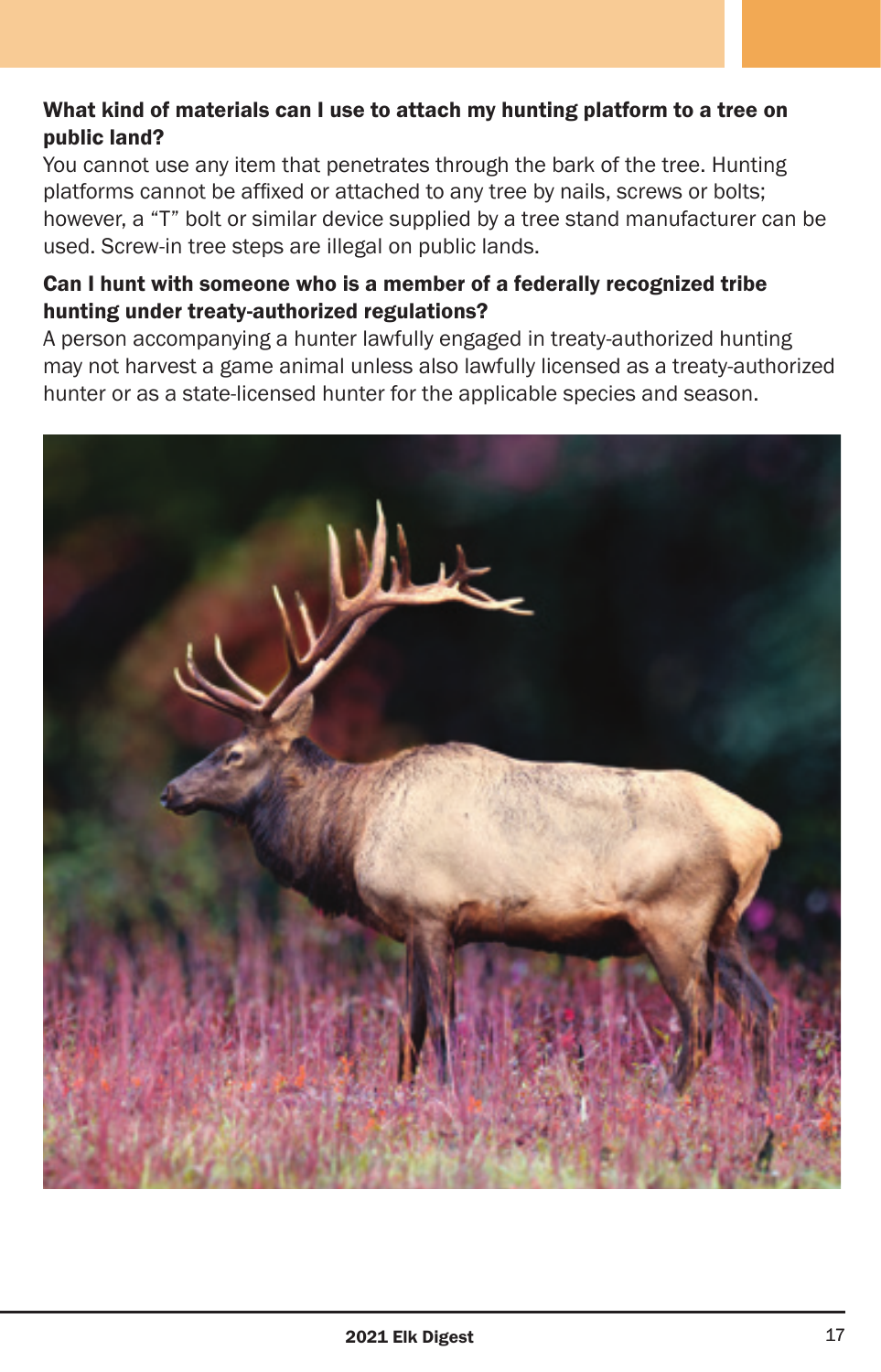# <span id="page-17-0"></span>**Elk Herd Health**

#### Can elk contract Bovine tuberculosis?

Yes. Bovine tuberculosis (TB) is an infectious disease that primarily affects cattle; however, other animals may become infected. TB has been detected in Michigan elk. Heads from harvested elk must be submitted to the Michigan DNR for mandatory TB testing. Learn more at [Michigan.gov/BovineTB.](http://Michigan.gov/BovineTB)

#### Can elk contract Chronic Wasting Disease?

Yes. Chronic wasting disease (CWD) is a contagious, neurological disease that affects deer, elk and moose. To date, CWD has not been detected in Michigan elk. Any elk seen acting abnormal should be reported to the Michigan DNR. Learn more at [Michigan.gov/CWD](http://Michigan.gov/CWD).

# **Precaution About Lead in Wild Game**

#### Should I be concerned about lead?

Elk shot with rifle bullets containing lead, particularly copper-jacketed and hollowpoint bullets, can have particles of lead remaining in the meat, some too small to be seen or felt. Lead can be harmful to humans and wildlife, even in very low amounts. If you have questions about the health effects of lead exposure from lead fragments, call the DNR Wildlife Disease Lab at 517-336-5030 and/ or look through the information on the DNR website at [Michigan.gov/WDM](http://Michigan.gov/WDM). You may also contact the Michigan Department of Health and Human Services at 1-800-648-6942 or visit [Michigan.gov/MDHHS](http://Michigan.gov/MDHHS).

# **Commercial Hunting Guides on State Land**

#### What do I need to do to guide elk hunters on state-owned lands?

All commercial hunting guides using state-owned land must receive written authorization. Guides are required to meet the conditions of the written authorization. If you are a guide who utilizes state-owned lands, please visit [Michigan.gov/WildlifePermits](http://Michigan.gov/WildlifePermits) or contact a DNR Customer Service Center for more information.

#### What do I need to do to guide elk hunters on National Forest lands?

Commercial guiding on National Forest (NF) lands requires a federal special use permit. Applications can be obtained through any NF office or by calling a Hiawatha NF: 906-428-5800; Huron-Manistee NF: 877-444-6777; or Ottawa NF: 906-932-1330.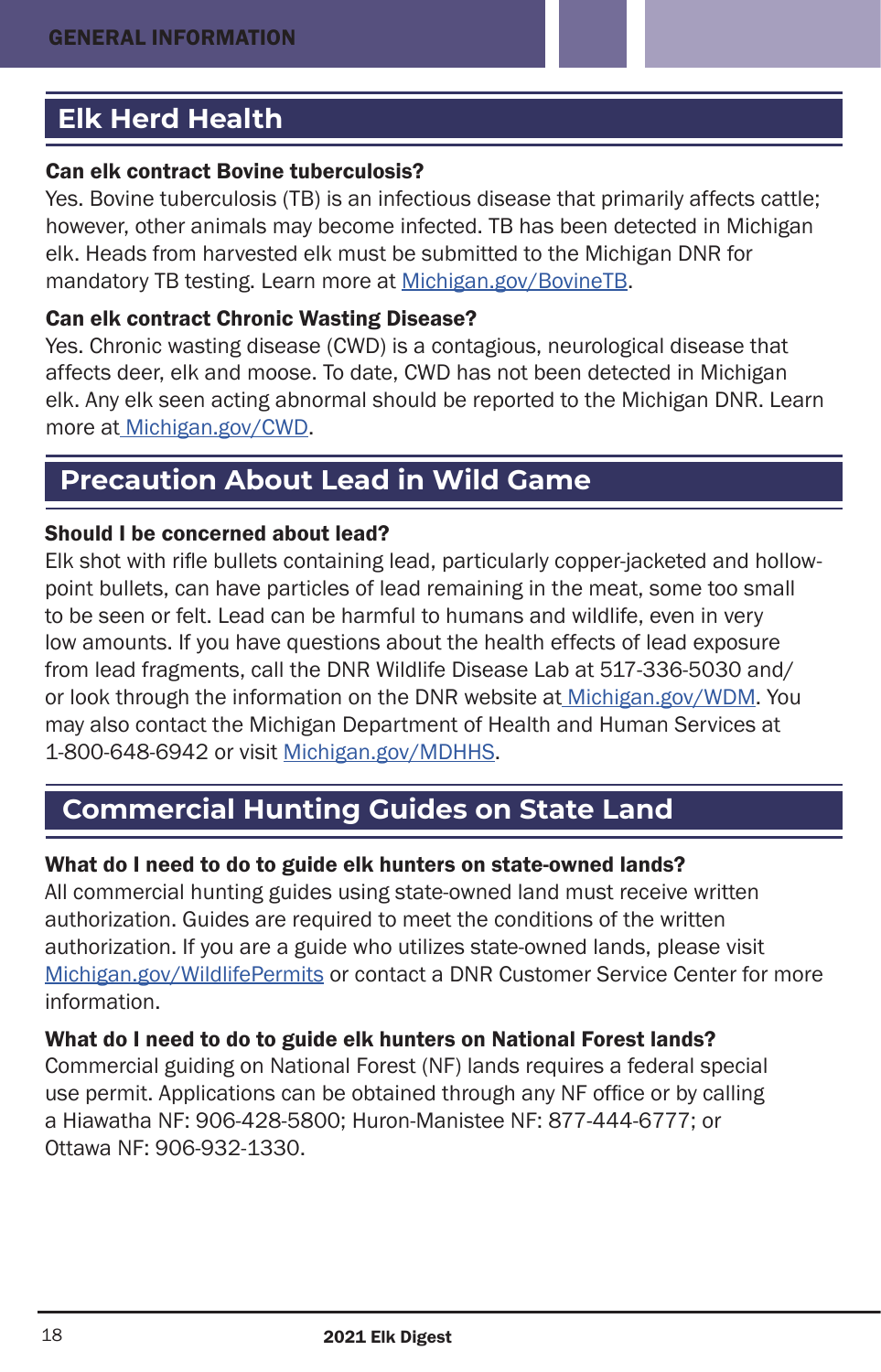# <span id="page-18-0"></span>**Support Sportsmen Against Hunger**

#### How can I donate the meat I harvest?

The Department of Natural Resources encourages hunters to support the effort to provide processed wild game meat to local families in need. You can help in one of two simple ways. First, tell your license agent that you would like to make a cash donation when you purchase your hunting license. Second, consider donating a portion of your processed game (donations can be accepted only if the processing is done by a licensed processor). For more information, call 517-853-3663 or go online to [SportsmenAgainstHunger.org](http://SportsmenAgainstHunger.org).

# **Poachers Beware: Hunters are Watching**

#### How do I report suspected poaching?

If you witness a natural resource violation, report it immediately. You can do this by texting or calling 800-292-7800 -- phone lines are open 24/7. You may remain anonymous!

The Safari Club International-Michigan Involvement Committee is offering a \$1,000 reward to anyone providing information leading to the arrest and conviction of an individual or individuals illegally killing elk or moose in Michigan. To report information on the illegal killing of elk or moose in Michigan, please call or text the Michigan Department of Natural Resources' Report All Poaching hotline at 800-292-7800.